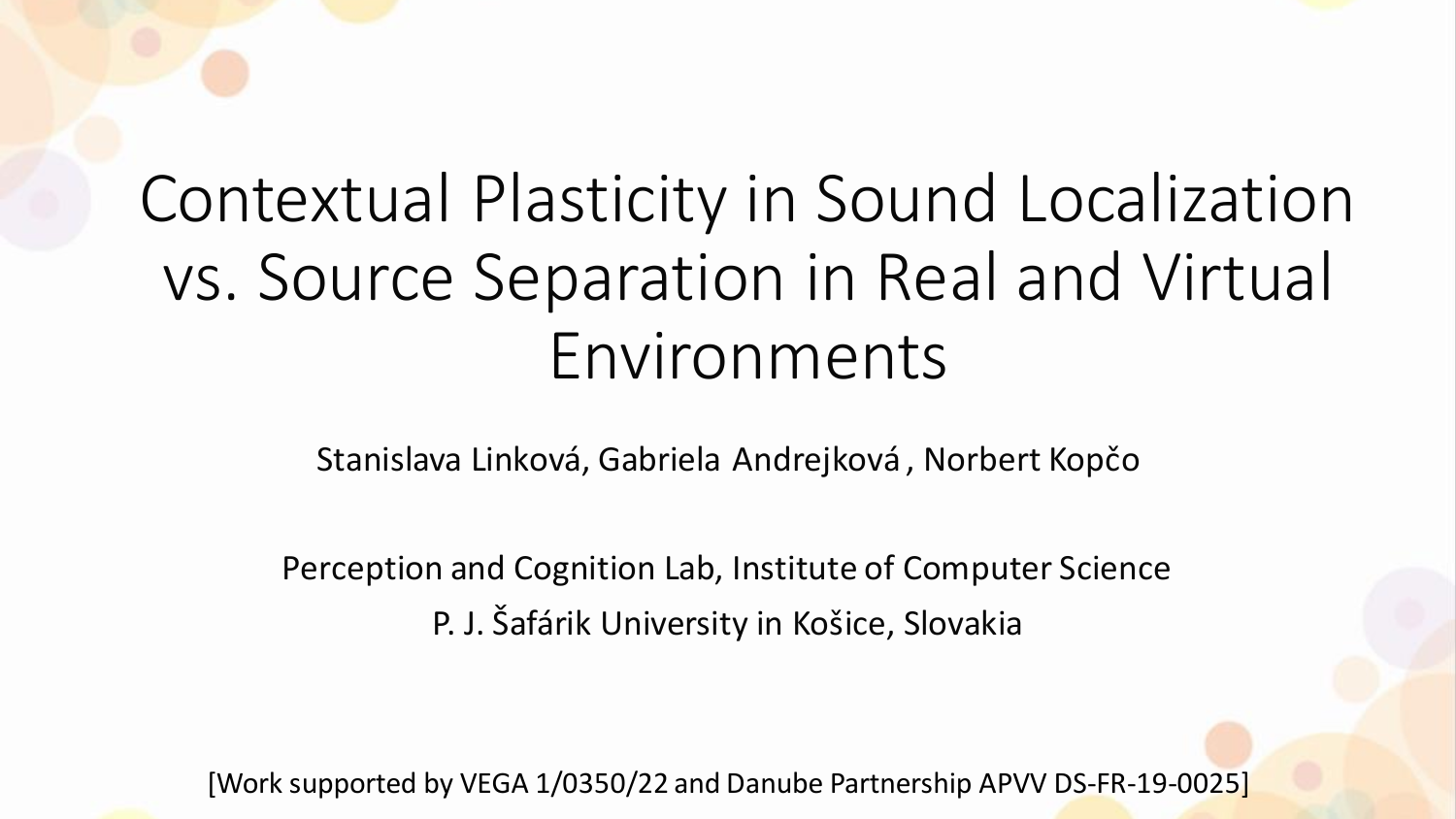### Introduction

Various **adaptive** effects are observed:

- Localization **aftereffects** (Thurlow & Jack, 1973; Carlile et al., 2001; Dingle et al., 2012)
- **Precedence** effect **build-up** (Freyman et al., 1991; Djelani and Blauert, 2001)

**Contextual plasticity, CP** (Kopčo et al., 2007, 2015, 2017, Hládek et al., 2017)

• observed as biases in localization of **click target** stimuli, interleaved with *contextual* **distractor-target trials**, the same clicks are preceded by **fixed-location distractor**





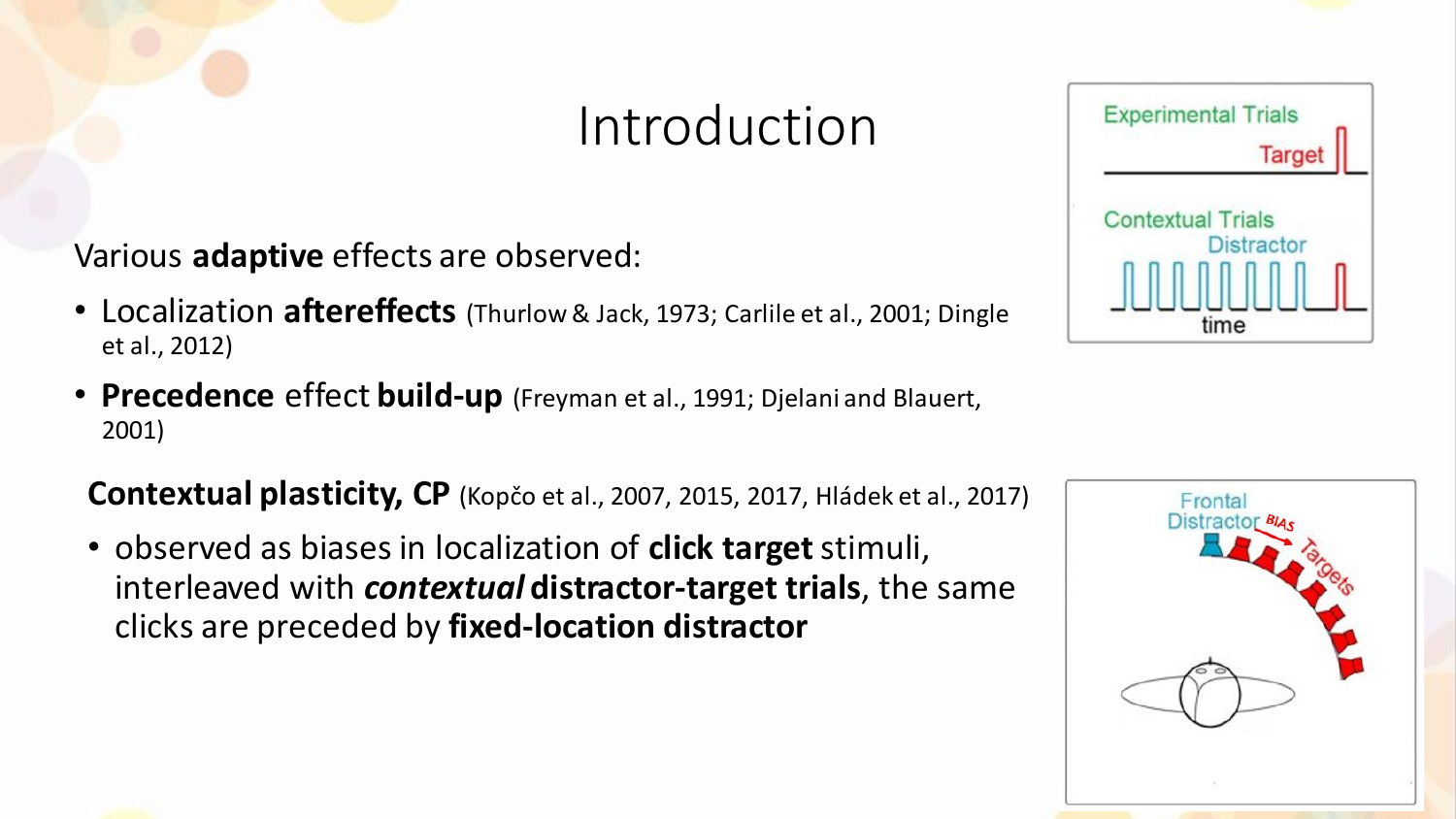#### Introduction

**Contextual plasticity, CP** (Kopčo et al., 2007, 2015, 2017, Hládek et al., 2017)

- reported in **real reverberant** and **anechoic environments**
- context was an **active task**
- listener supposed to **localize targets presented after a preceding DISTRACTOR**



**LOCALIZE** 

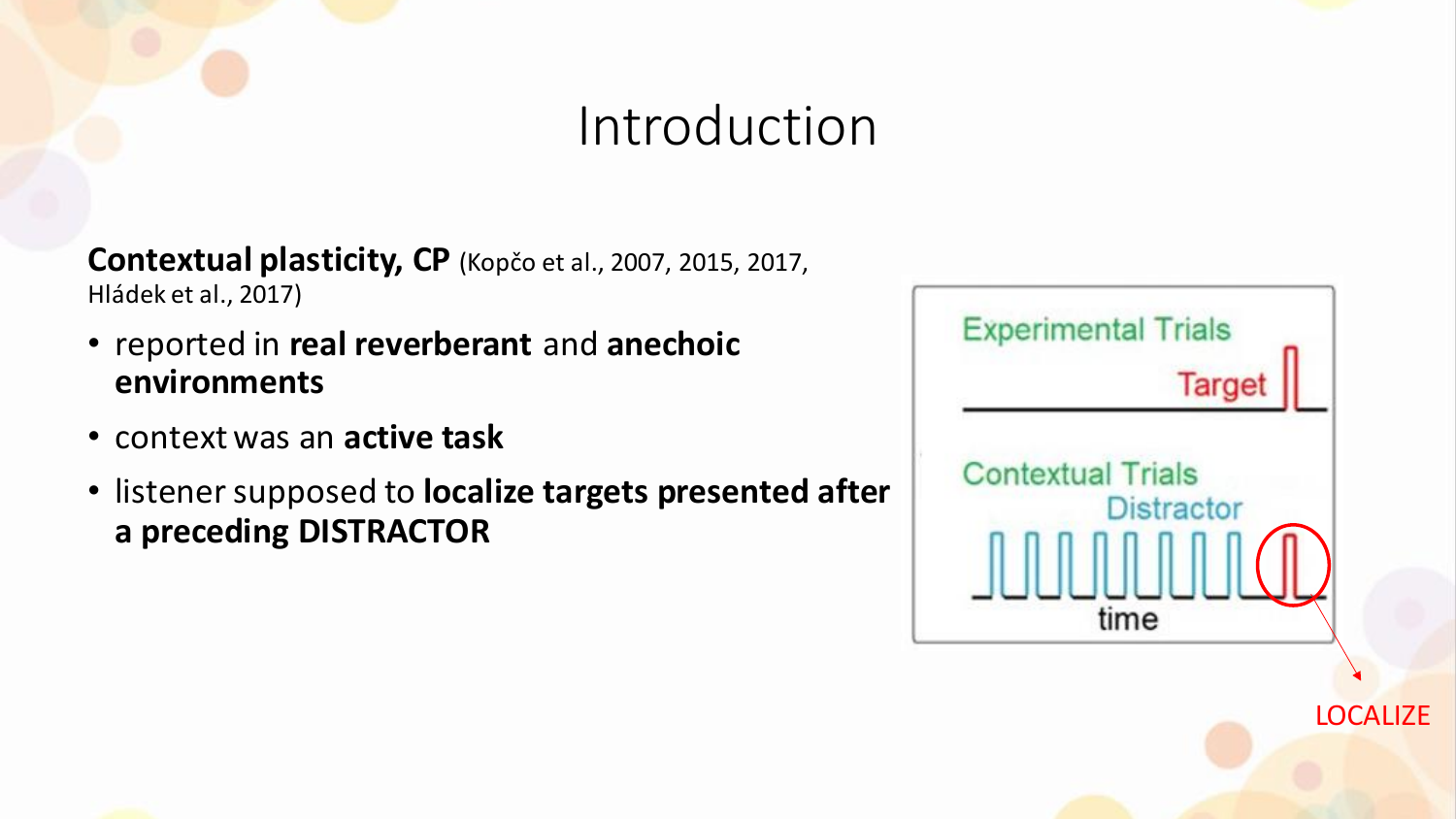### Experimental Questions

#### Experiment 1

• Is CP, measured in a real room, dependent on engagement of the subject in an **active localization task** on the contextual trials?

#### Experiment 2

• Is CP also **observed in virtual environments, both reverberant and anechoic**?

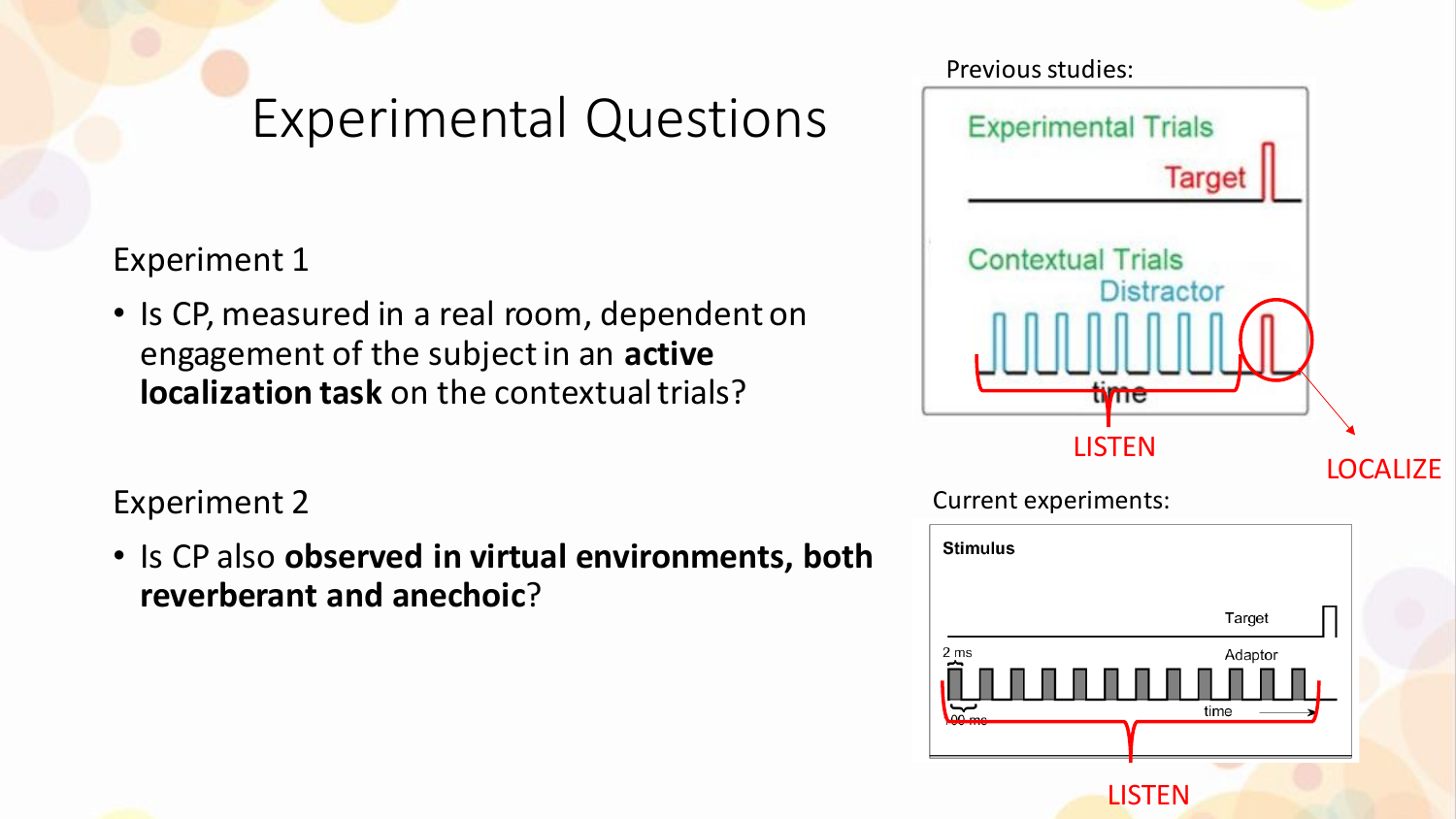### Experimental Setup and Stimuli

#### Experiment 1 (panel A)

• real midsize reverberant room, 6 targets speakers, 5 adaptor speakers

Experiment 2 (panel B)

• virtual midsize reverberant or anechoic room, 6 targets speakers, 3 adaptor speakers



#### Stimuli

- Target (T): 2-ms frozen noise click
- Adaptor (A): train of 12 such clicks presented at rate of 10/sec

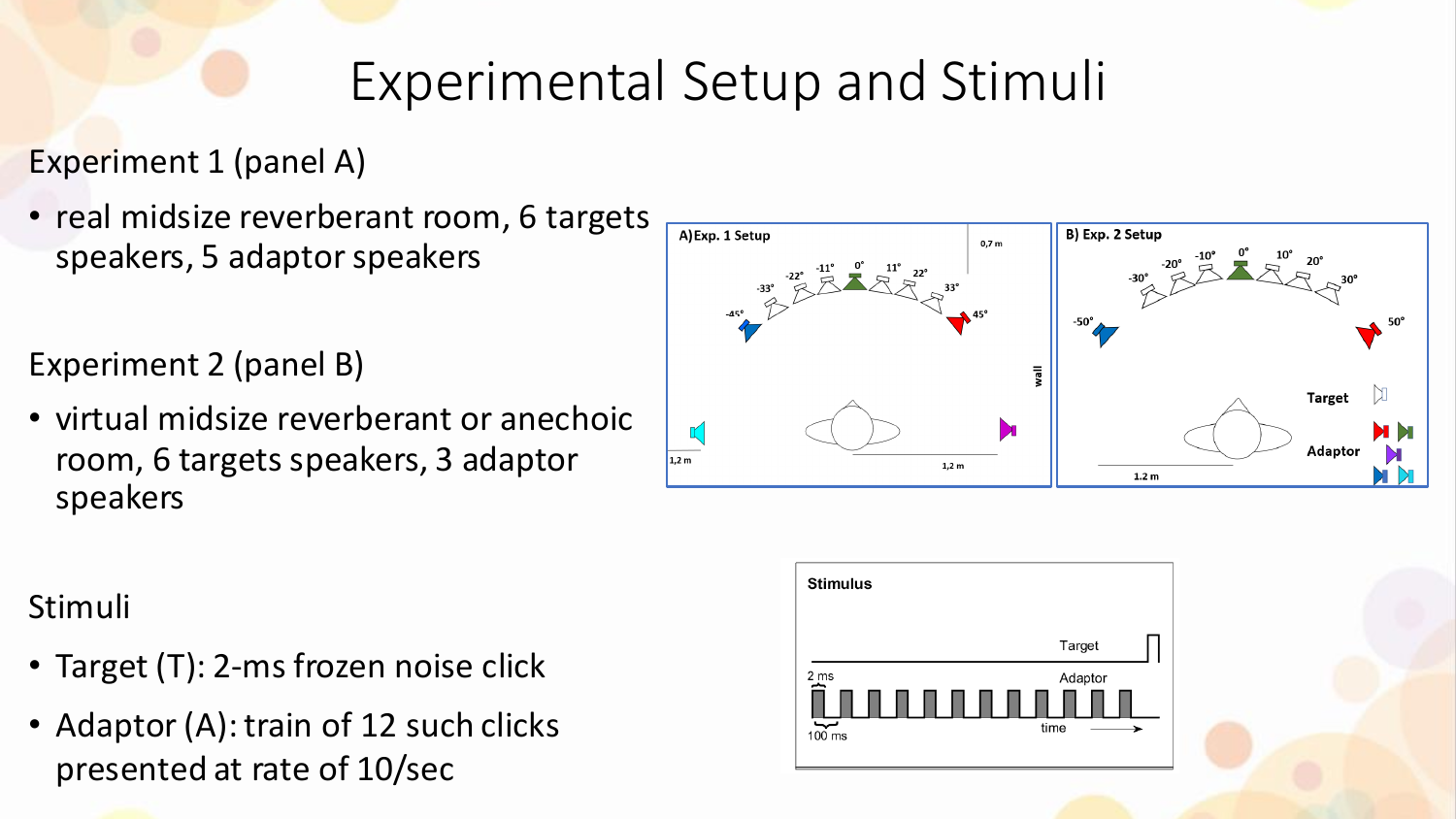#### Experimental Methods

#### One run

#### One session

- divided into parts
	- pre-adaptation (target-only, 2 subruns),
	- adaptation (target or adaptor in a ratio 1:1, 14 subruns)
	- post-adaptation (target only, 3 subruns)
- adaptor position fixed throughout the contextual run (silent in baseline).

• one run for each adaptor position + baseline (no adaptor presented)

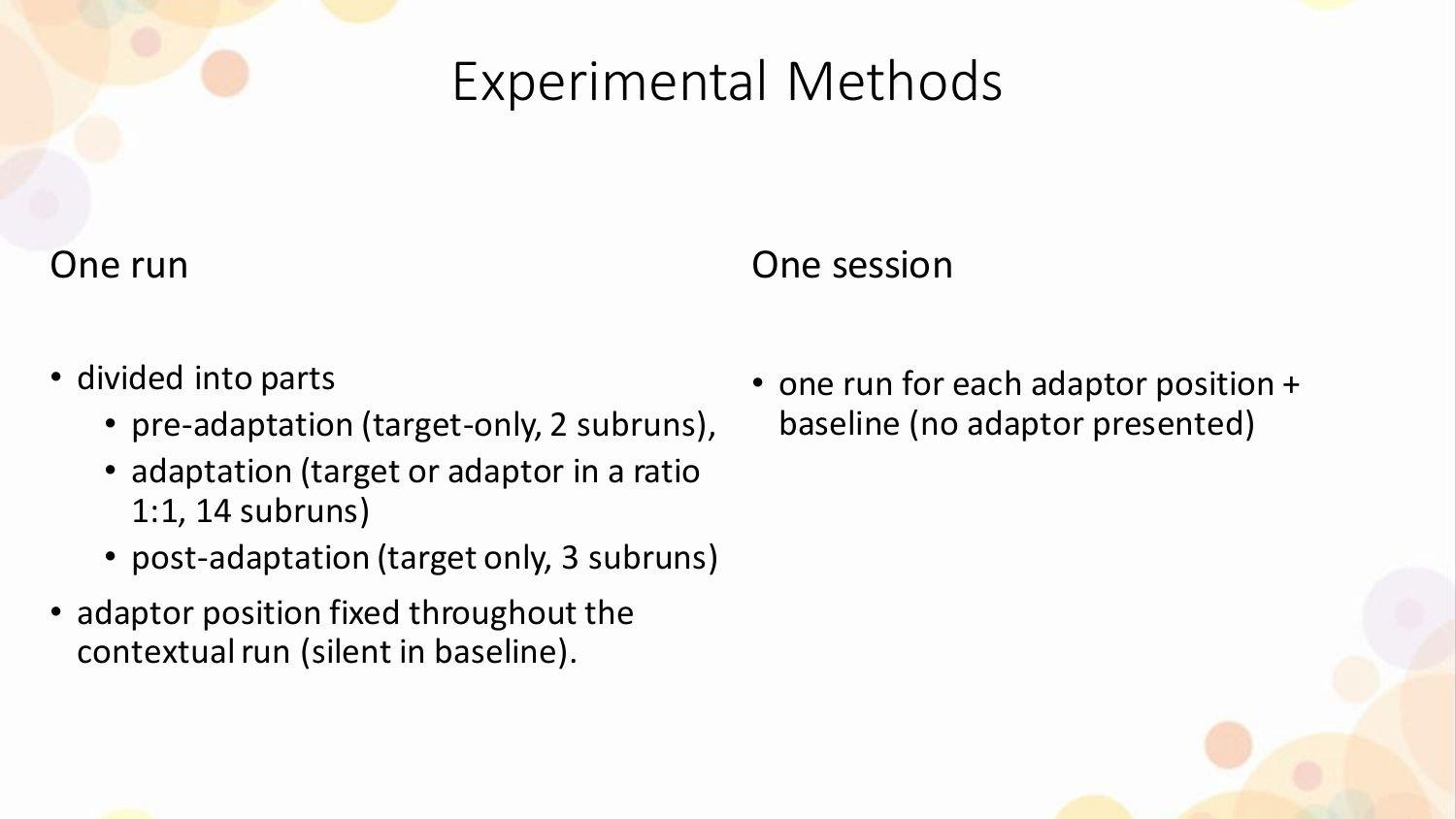#### Hypotheses, Predictions and Evaluation

Experiment 1

• HYPOTHESIS H1: **If CP is mainly caused by adaptation to the distractors/adaptors, independent of their role in the listener's task, then it will be observed even when the listener only passively listens to the context.**

Experiment 2

• HYPOTHESIS H2**: CP will be observed in virtual environment, and it might be stronger than in Exp. 1 (real environment), as no anchoring of stimuli as objects in real world is available to calibrate perception.**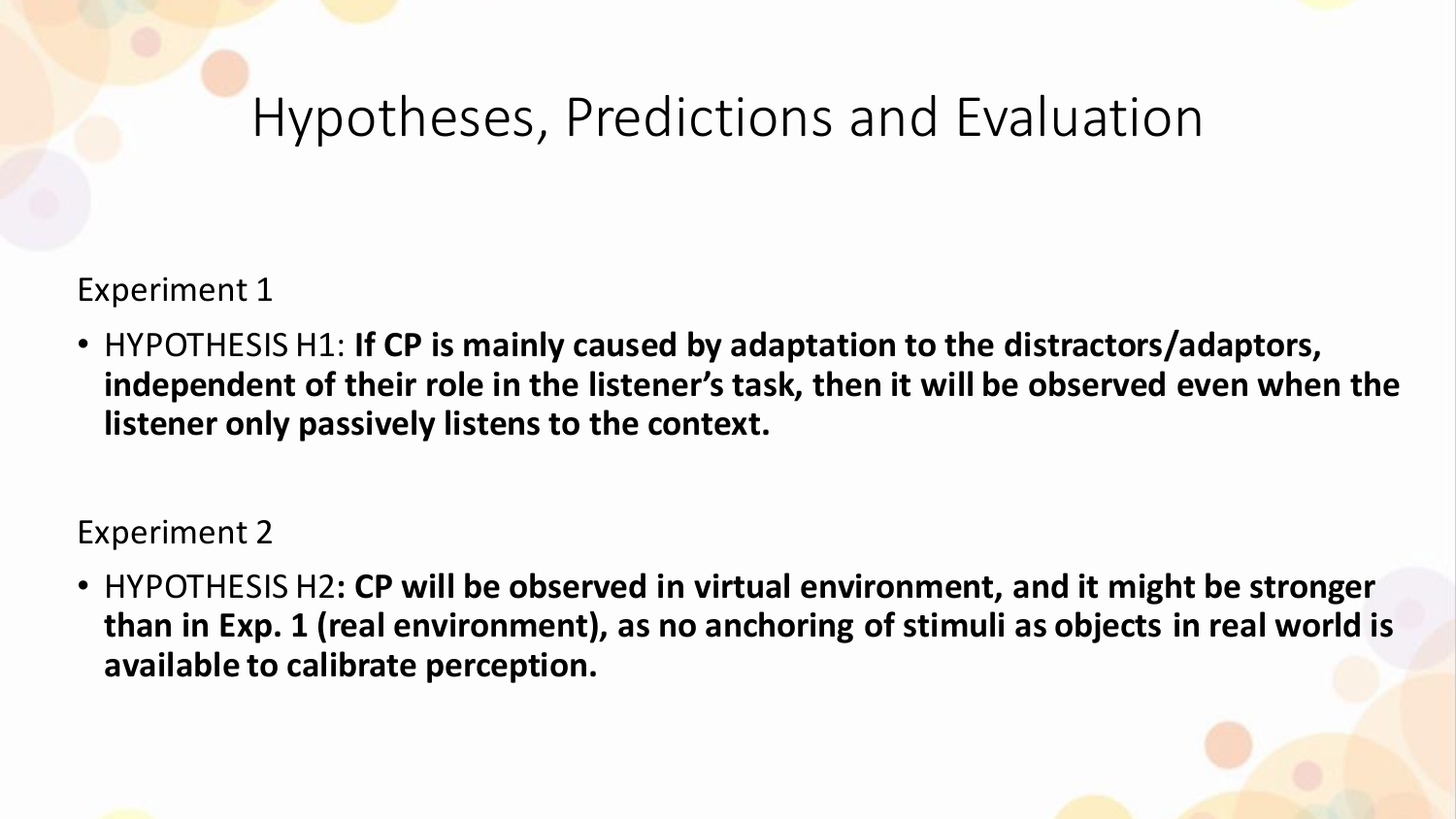#### Results: Bias



- in (no-adaptor) baseline:
	- compression in real, and
	- expansion in virtual environments
- adaptor strongly affects performance:
	- Exp. 1:  $A \times T$  ( $p < 0.001$ )
	- Exp. 2:  $A \times T \times$  Env. ( $p < 0.001$ )



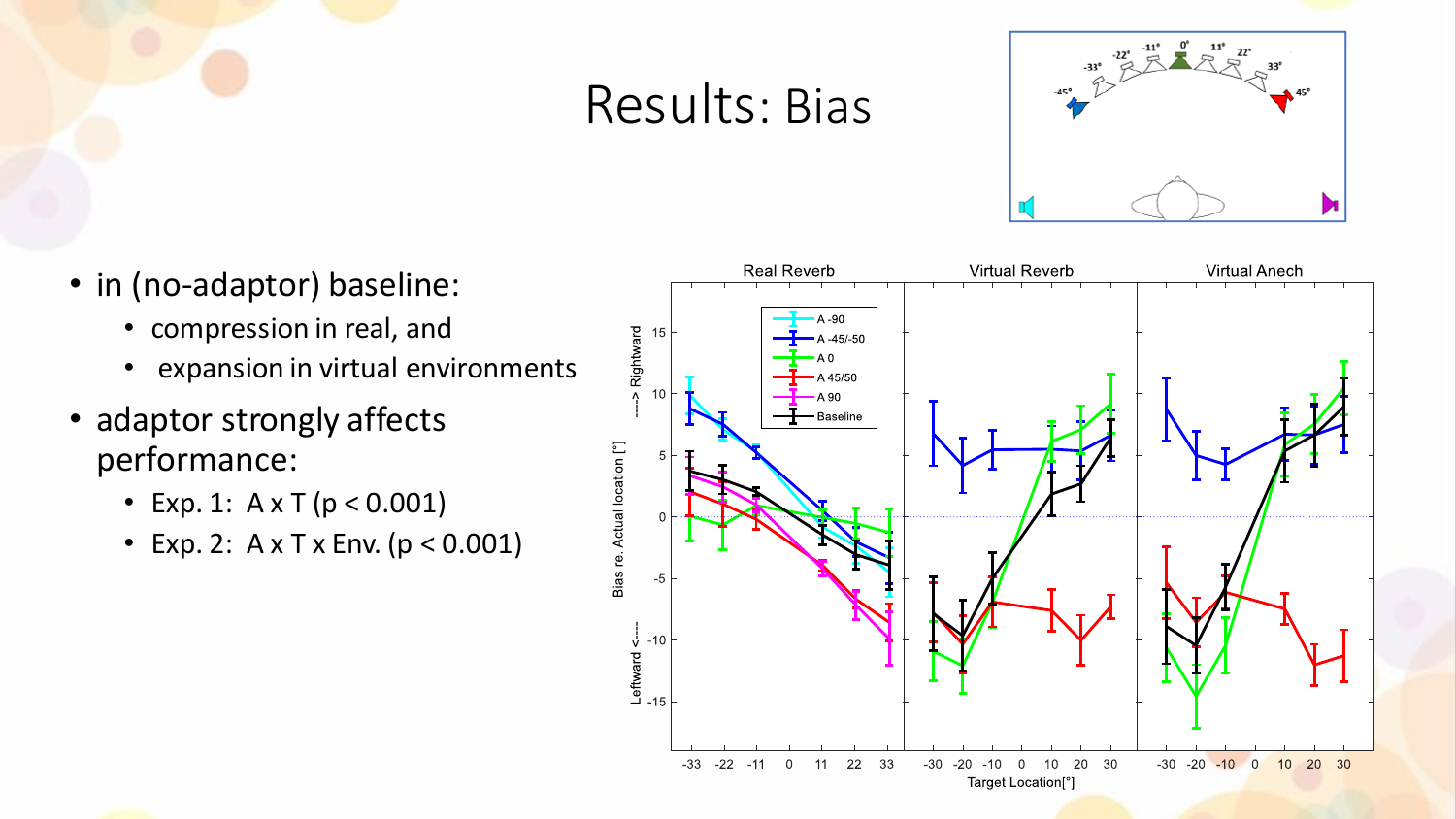#### Results: Bias

#### Biases re. Baseline

(data mirrored assuming leftright symmetry)

- away from adaptor
- stronger for lateral adaptors than frontal
- stronger in virtual than real environment
- stronger in virtual anecho than in virtual reverberant
- **contextual bias induced by adaptors**



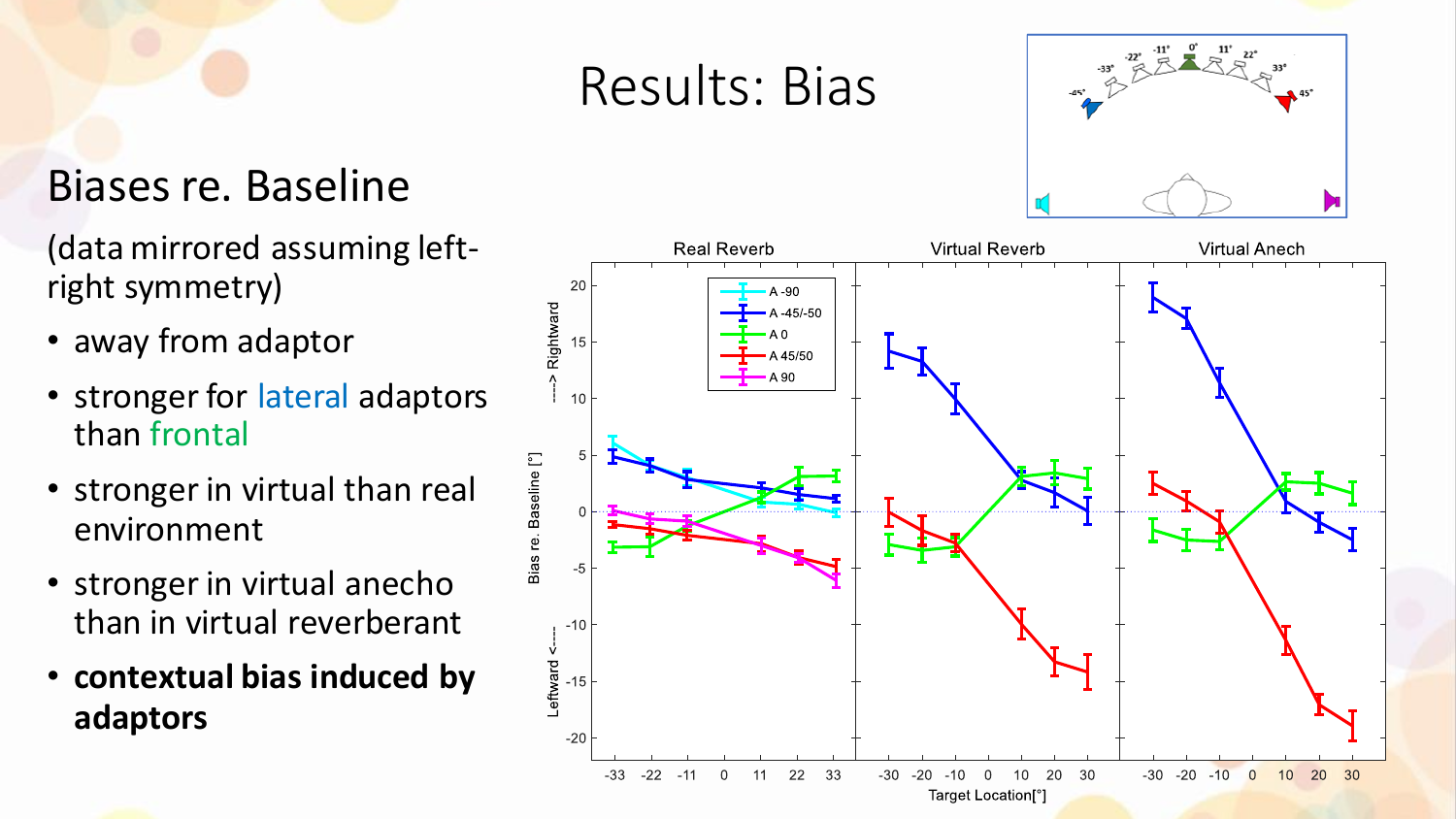### Results: Bias Dynamics on a Short-Time Scale

**Effect of immediately preceding trial type** (Adaptor or Target) on target localization:

- no effect in real reverberant env. ( $p > 0.09$ , panel A),
- **bias larger for trials preceded by adaptor** in both **virtual environments**  and both adaptor locations (p < 0.05, panels B & C)
- quick adaptation 5 sec

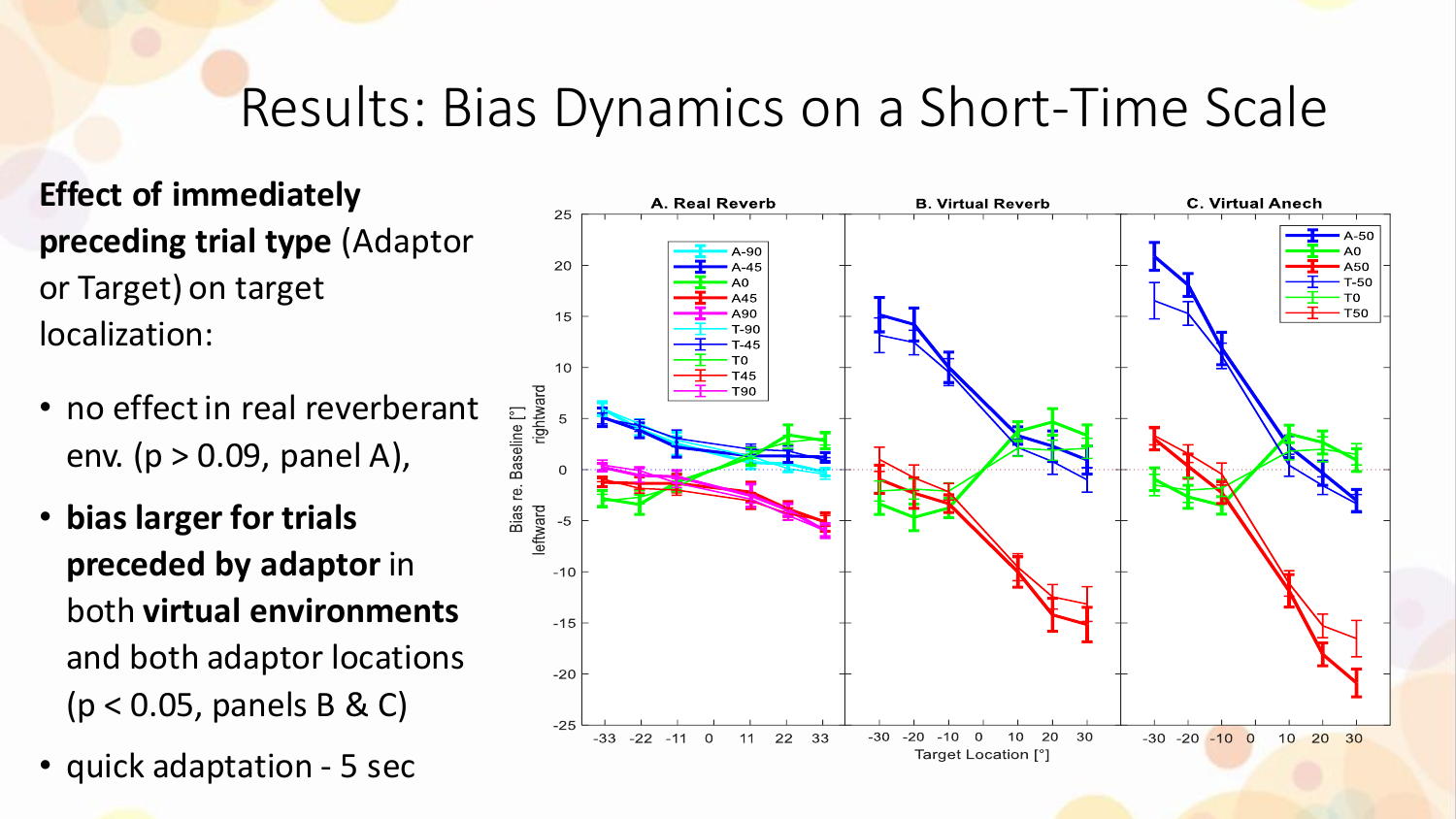## Results: Build-up of Bias



- duration **12 minutes**
- very slow for the frontal adaptor in all environments
- ipsilateral adaptor:
	- fastest in virtual anech
	- slower in virtual reverb
	- slowest in real reverb
- no clear pattern for contralateral adaptor

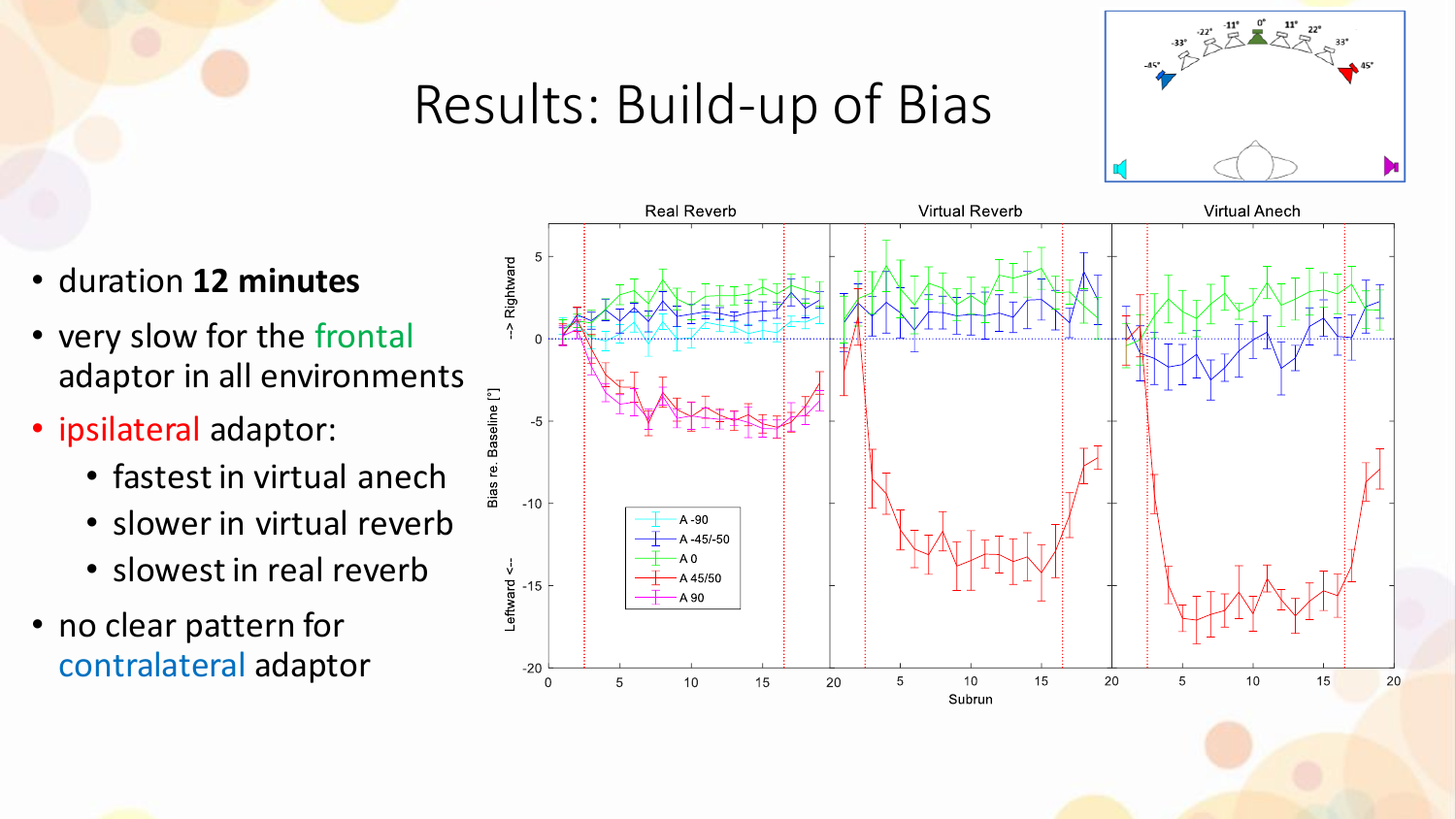### Mechanism of CP

Two candidate mechanisms have been proposed to explain adaptation phenomena similar to CP:

- **fatigue due to extended activation** reduces responses in spatial channels near adaptor location (Carlile et al., 2001)
- spatial representation **adapts to improve source separation** at the cost of introducing localization biases (Lingner et al., 2018)

Predictions for location discrimination performance after adaptation:

- **worse for targets** near adaptor (vs. far from adaptor) (Carlile et al., 2001)
- **better for targets** near adaptor (Lingner et al., 2018)

Predictions about mechanism underlying CP:

• HYPOTHESIS H3: **Localization discrimination will be worse for target near adaptor (Carlile),** as suggested by previous CP results

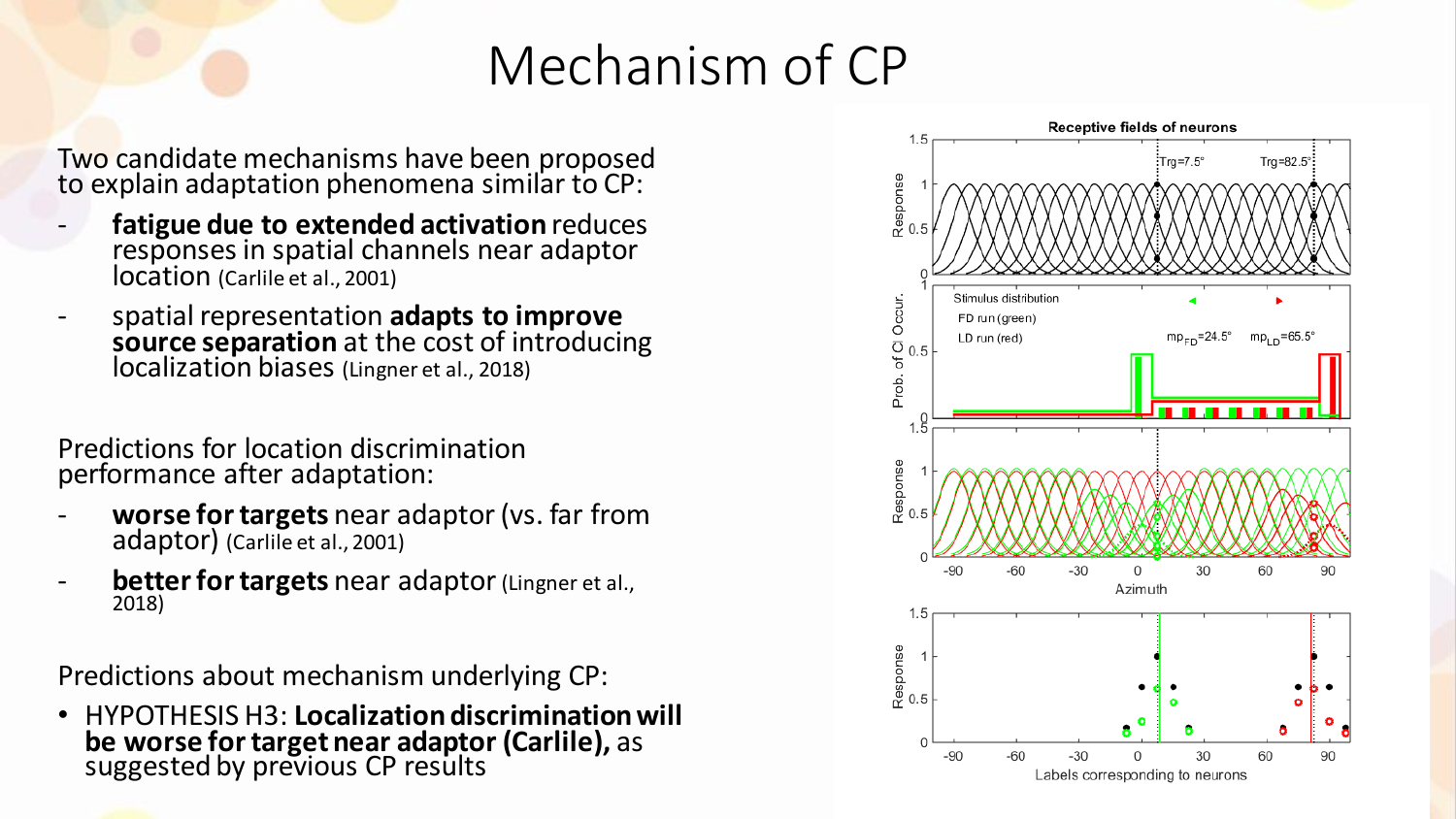### Correlation and Std. Dev. Analysis Methods

• Only later portion of adaptation parts considered

#### **Pearson's Correlation Coefficient & ITR:**

- Targets divided into triplets of 3 right-most (RT) and 3 left-most targets (LT)
- Responses for each triplet correlated with real positions within a run
- Results combined across left-right symmetric positions (-90° LT, +90° RT)

#### **Variance:**

- Std. dev. computed separately for each combination of session, target, run and subject; then averaged
- Results combined across left-right symmetric conditions

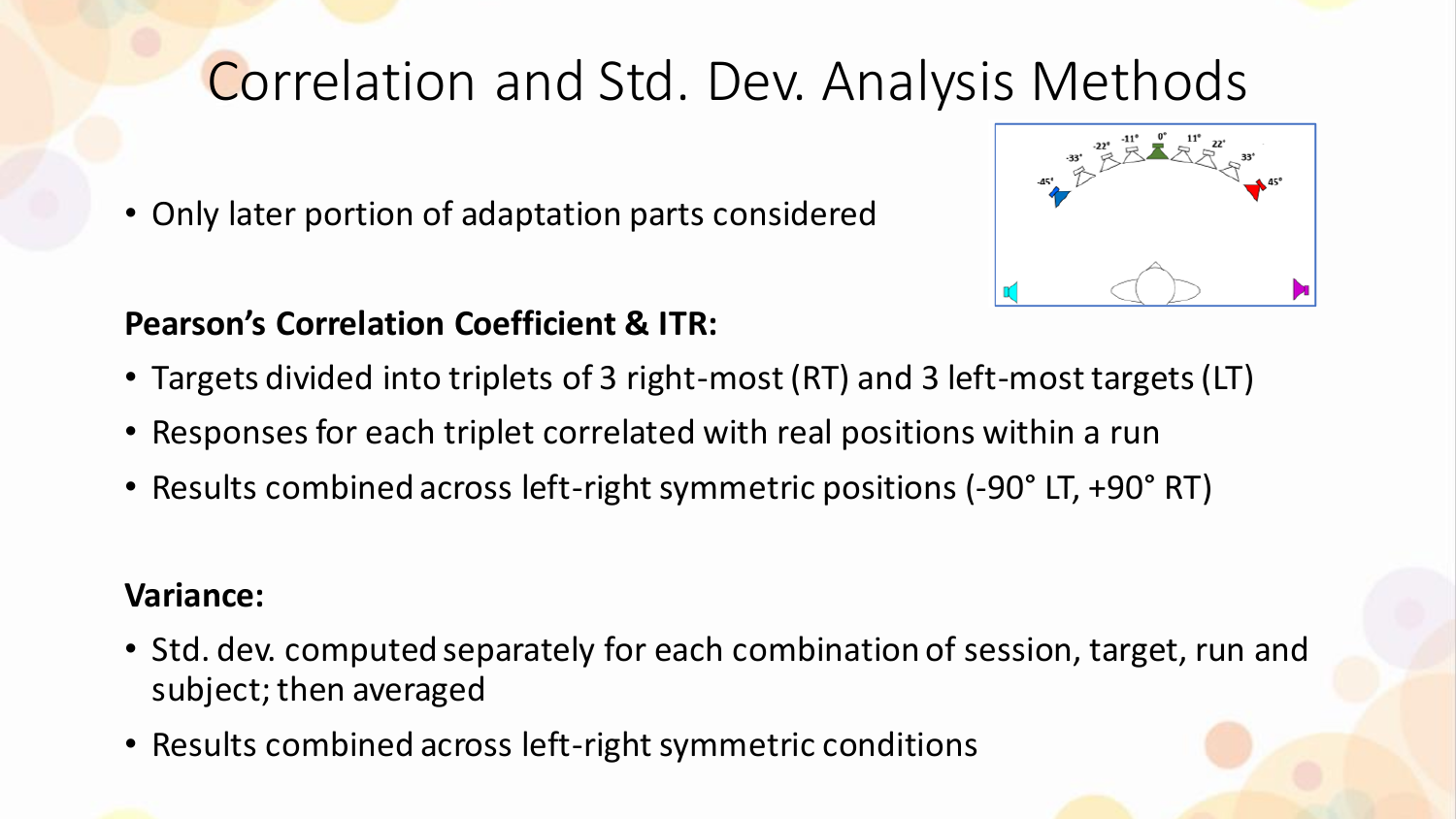### Results: Pearson's r



- better for targets far (contralateral) than near (ipsilateral) re. lateral adaptor (p  $< 0.0001$ )
- better without than with frontal adaptor (p < 0.005)
- **consistent with Carlile's model**
- **Results similar for ITR**

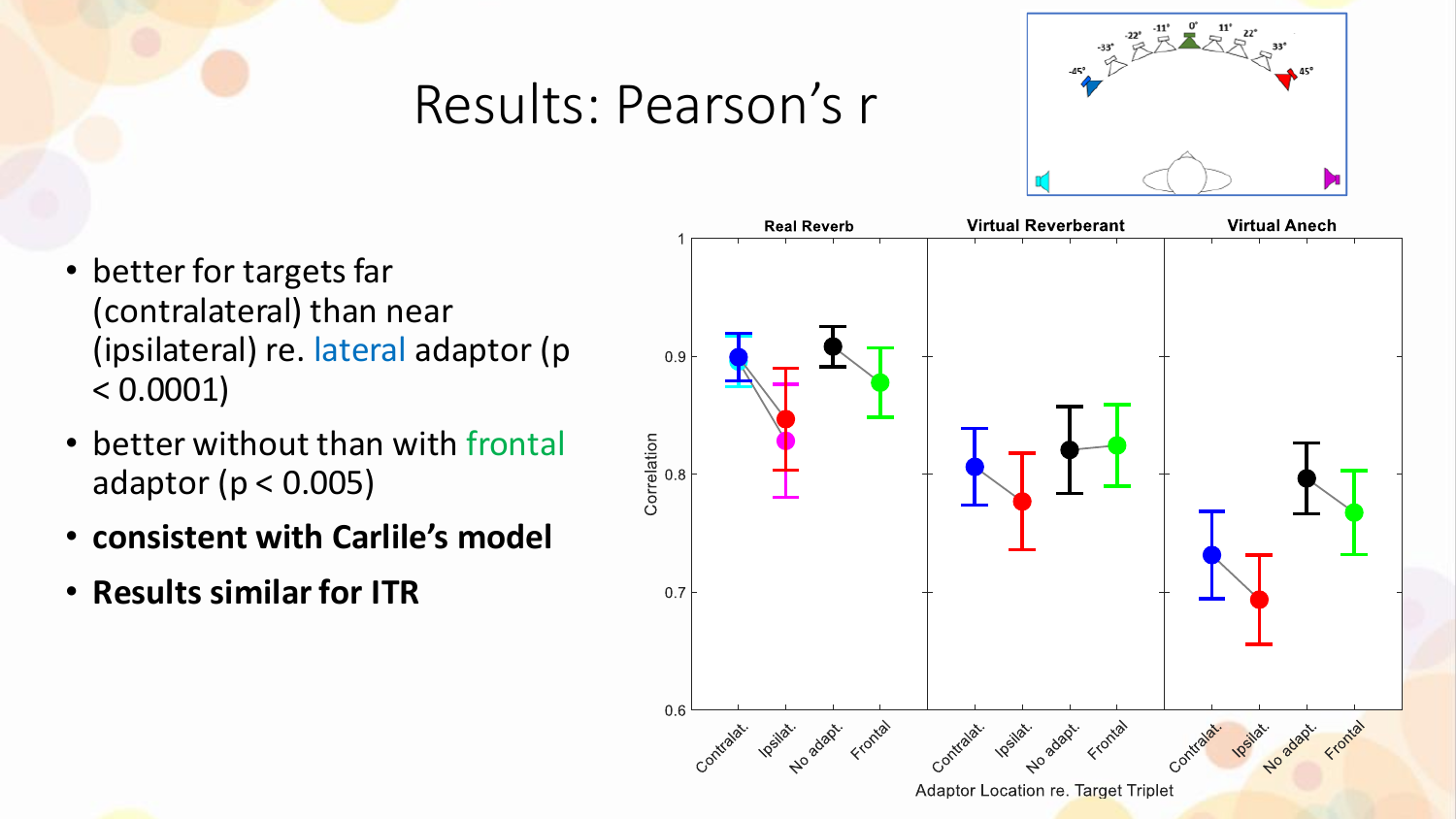### Results: Standard Deviations

- increases for target triplet near adaptor in real reverberant (p < 0.05)
- no significant effect in virtual reverberant
- trend for effect in virtual anech, such that standard deviation increases near adaptor and decreases further away ( $p = 0.09$ )
- **more consistent with Carlile's model**

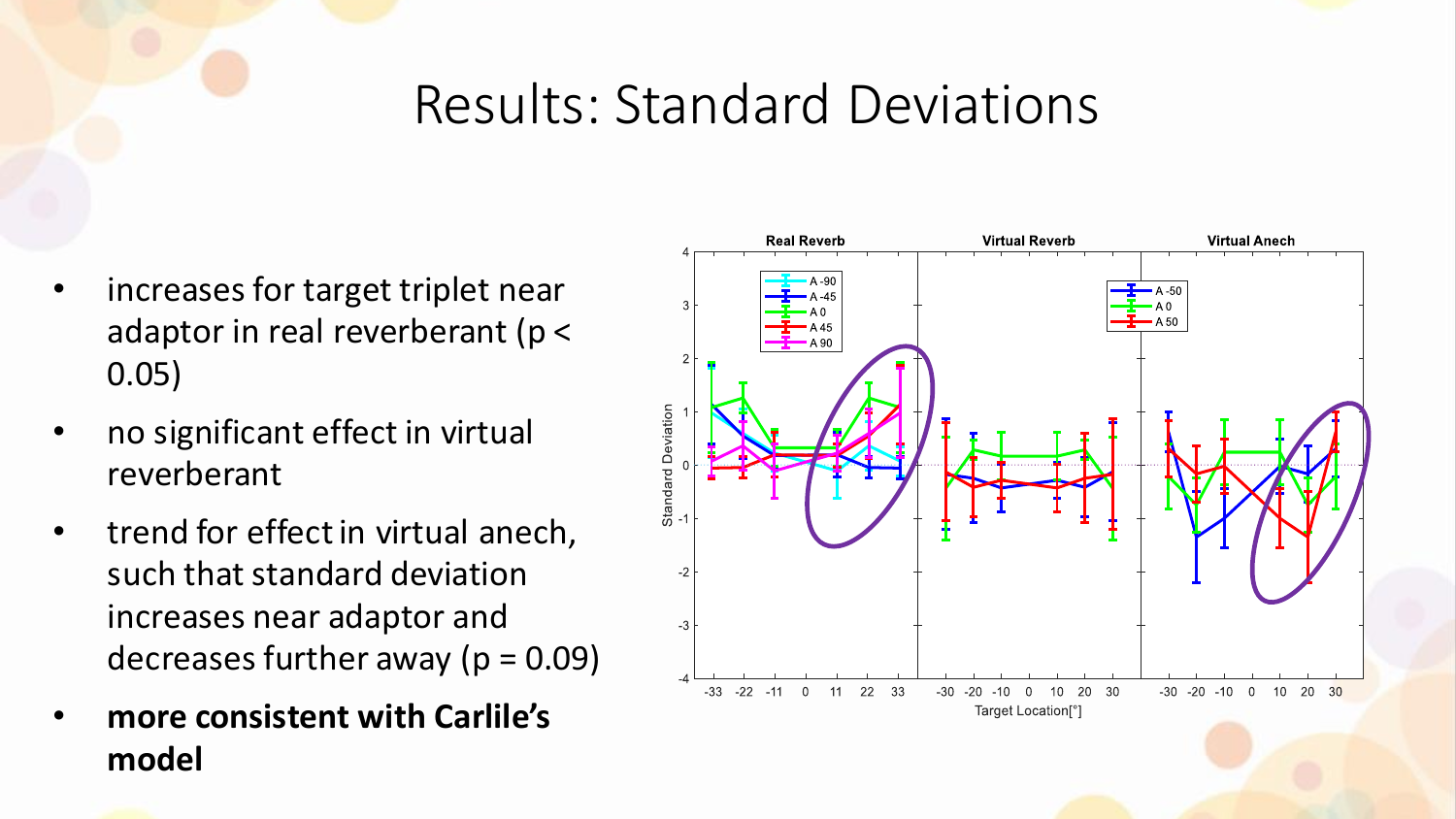### Conclusions and Discussion

• Hypothesis H1: If CP is caused by adaptation to the distractors/adaptors, independent of their role in the listener's task, then it will be observed when the listener only passively listens to the context.

#### CONCLUSION: **Passive exposure to adaptors is sufficient to induce CP**

- slightly stronger bias in active task
- future experiment with active vs. passive task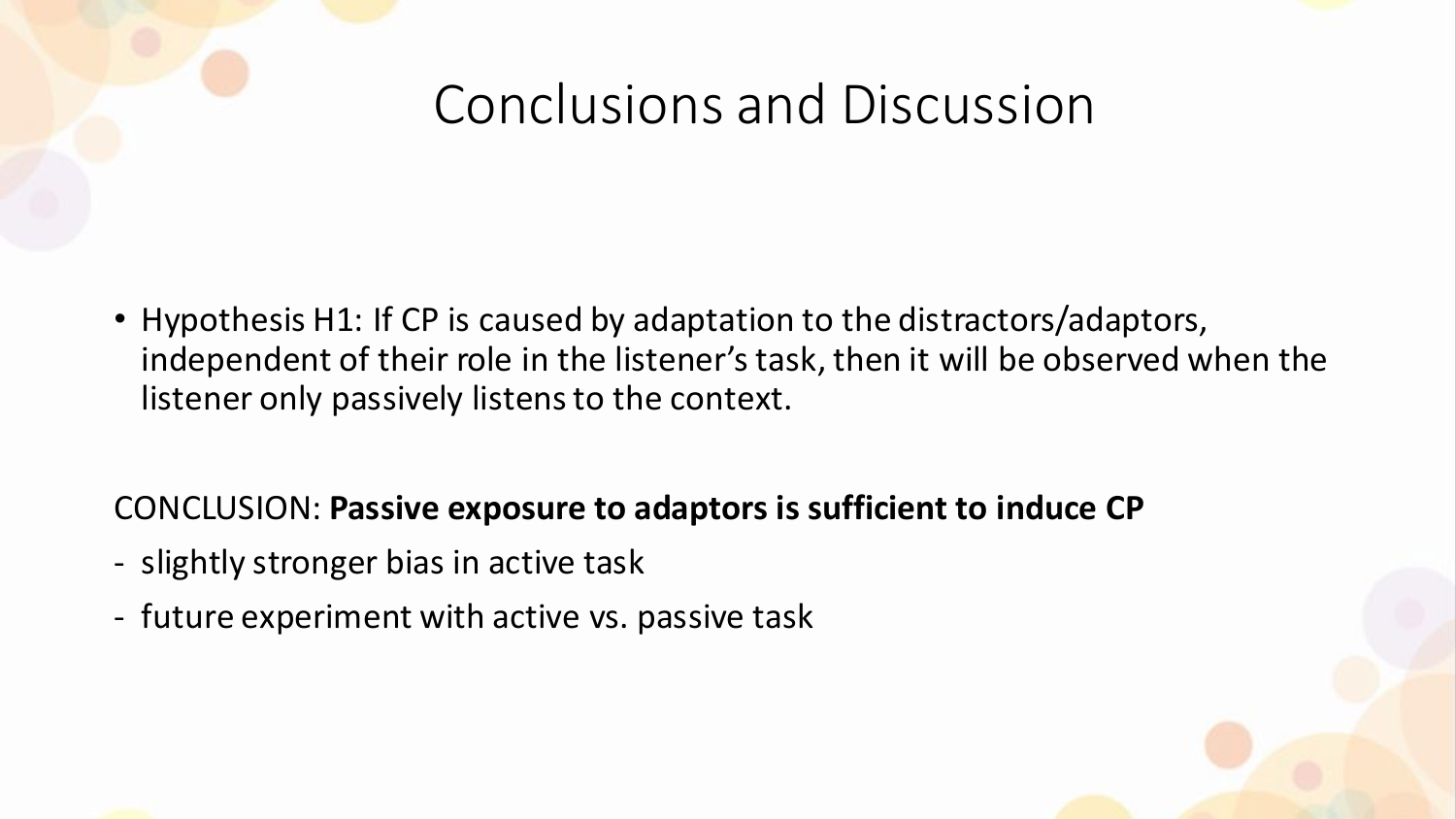## Conclusions and Discussion

• Hypothesis H2**:** CP will be observed in virtual environment, and it would be stronger than in Exp. 1 (real environment), as no anchoring of stimuli objects in real world is available to calibrate perception.

#### CONCLUSION: **CP observed in virtual environment in Exp.2. and it is much stronger and faster in virtual than real environment. CP slightly stronger in anechoic than reverberant virtual environment.**

- less certainty about the virtual environment
- using relative vs. absolute localization strategies, interpreting adaptor as an anchor and responding relatively to it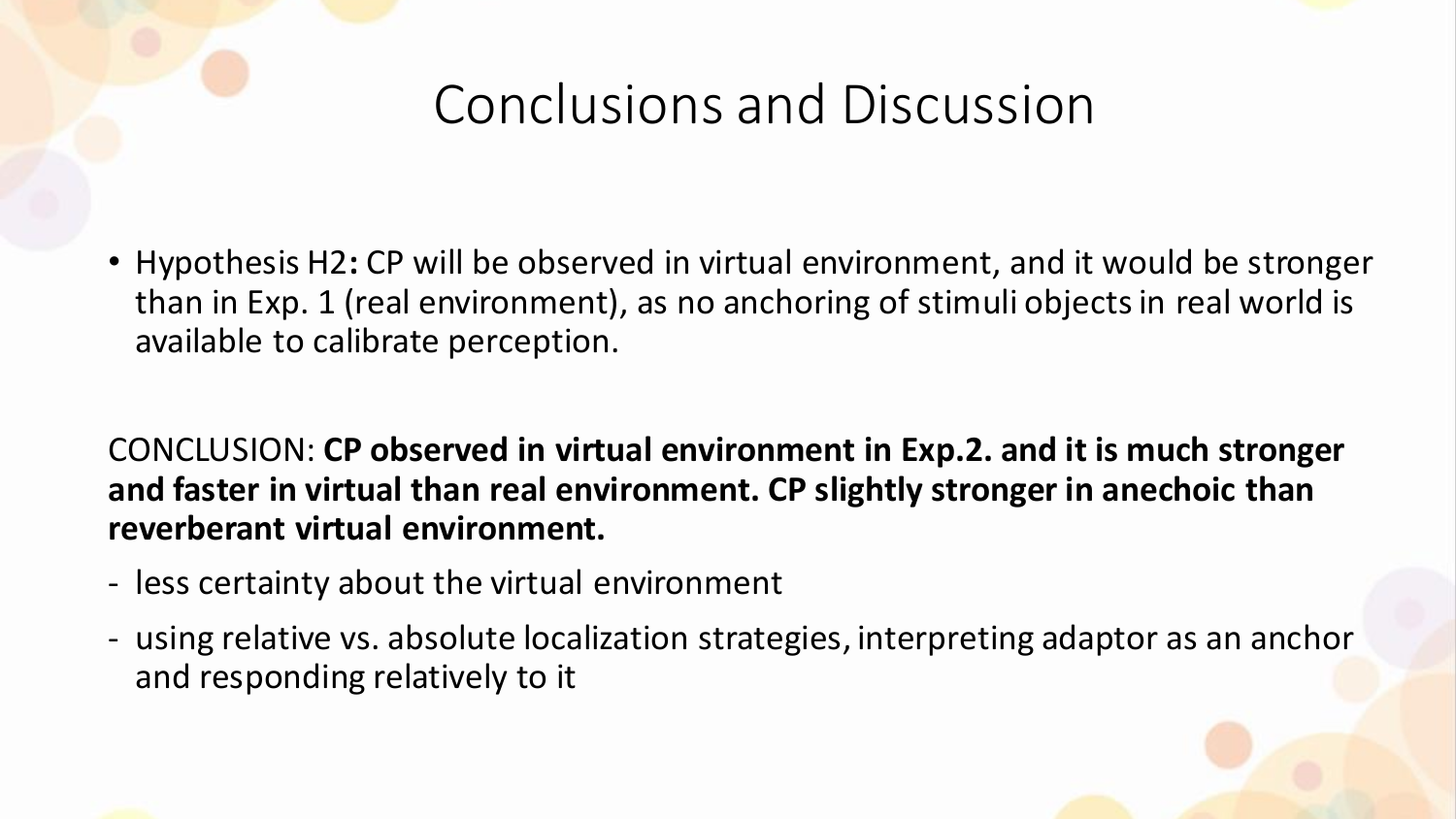### Conclusions and Discussion

• HYPOTHESIS H3: Localization discrimination will be worse for target near adaptor (Carlile), as suggested by previous CP results.

CONCLUSION: **Both stimulus-response correlation and response standard deviations increase near adaptor -> localization discrimination after adaptation is worse for target near adaptor** (Carlile et al., 2001)

In virtual anechoic environment st.d. has some tendency to improve for targets not immediately neighboring the adaptor (Lingner et al., 2018):

- expansion of space even in baseline
- rapid adaptation to preceding trial type
- lower overall accuracy in terms of correlation

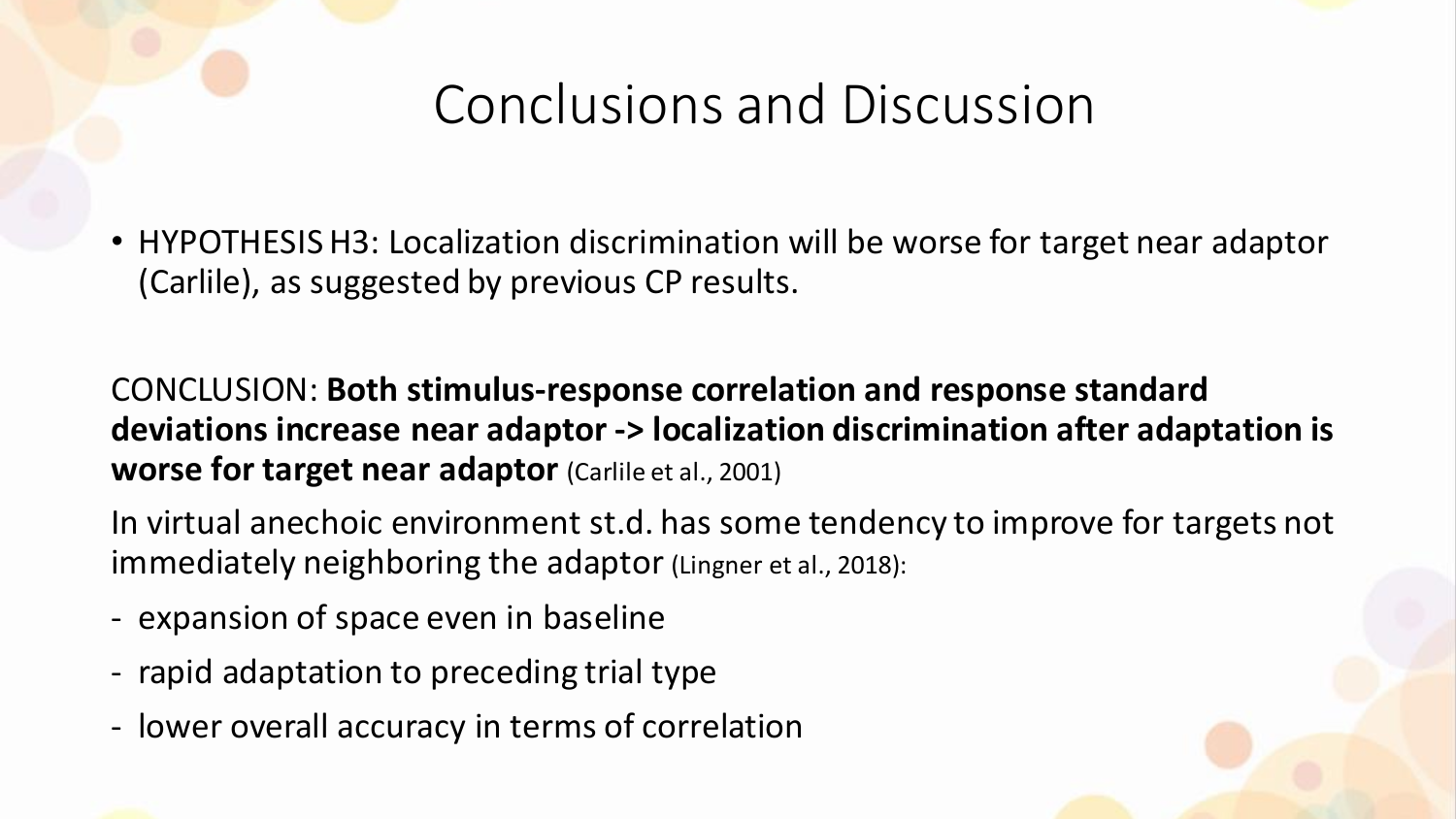# THANK YOU FOR YOUR ATTENTION (Kosice workshop 2023)